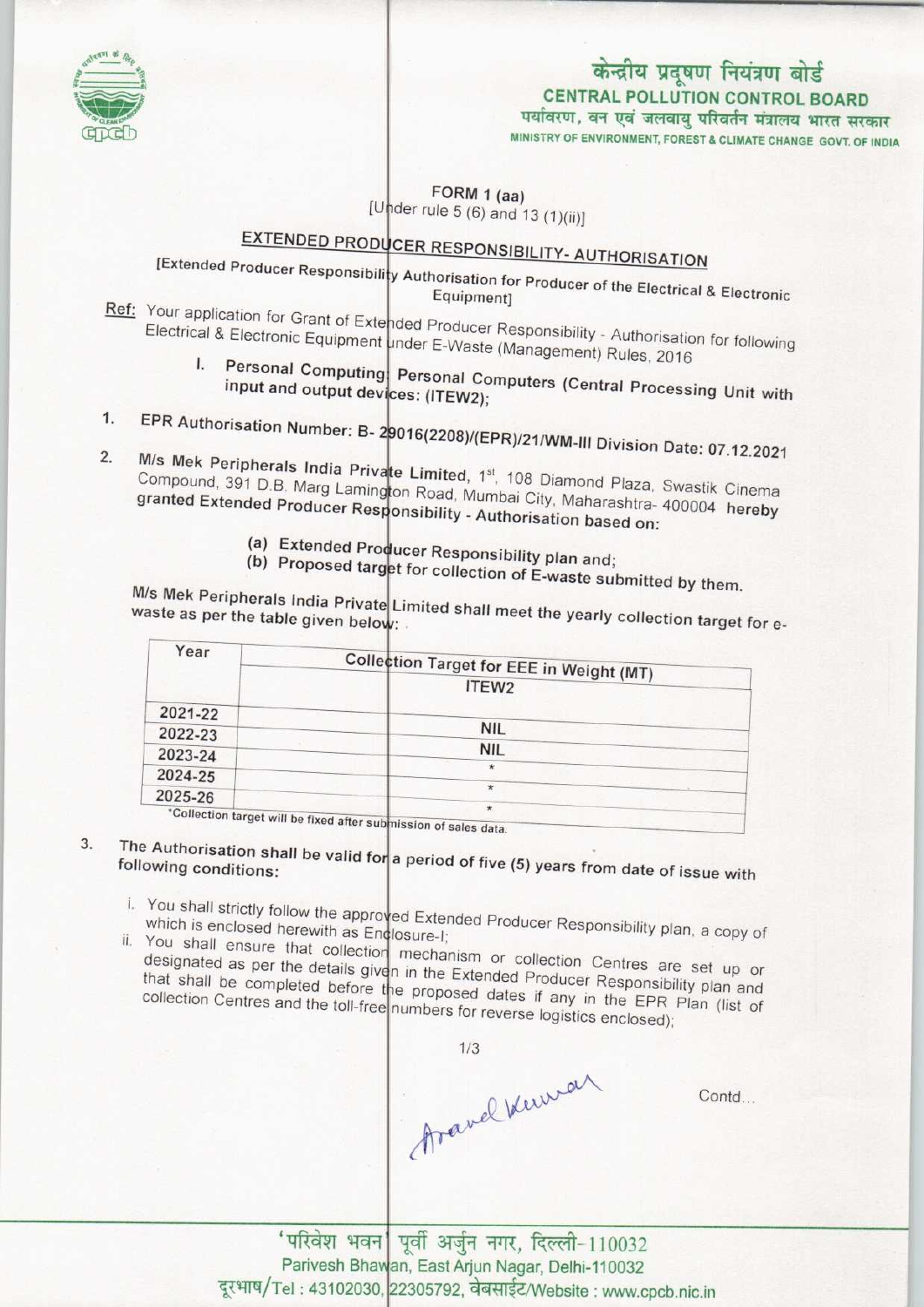

From pre page....

- ijj. You shall ensure that al the collected e-waste is channelized to your your Tou shall ensure that all the collected e-waste is channelized to your your dismantler/recycler M/s Exigo Recycling Pvt. Ltd., Barsat road, Panipat-Haryana and records shall be maintained at recycler/dismantler and your end; iv. You shall maintain records in Form-2 of the Rules and your end;<br>iv. You shall maintain records, in Form-2 of the Rules and your end;
- records available for scruting by Central Pollution Coulds, of ev. You shall file annual returns in Form 3 to the Control Board;
- before 30th day of June following the financial Central Pollution Control Boar before 30th day of June following the financial year to which that returns relates.<br>vi. General Terms & Conditions of the Authorisation:

- a. The authorisation shall comply with provisions of the Environment (Protection) Act,<br>1986 and the E-waste (Management) Bulge 2018 magement) Rules, 2016 made there under 1986 and the E-waste
- The authorisation or its renewal shall be produced for inspection at the request of<br>an officer authorised by the Central Pollution Central La
- an officer authorised by the Central Pollution Control Board;<br>C. Any change in the approved Extended Producer Bespect Any change in the approved Extended Producer Responsibility plan should be<br>informed to Central Pollution Control Beard Informed to Central Pollution Control Board within 15 days on which decision shall<br>be communicated by Central Pollution Central D be communicated by Central Pollution Control Board within 15 days on which of the communicated by Central Pollution Control Board within sixty days
- It is the duty of the authorised person to take prior permission of the Central<br>Pollution Control Board to close down any will be prior permission of the Central Pollution Control Board to close down any collection centre/points or any other<br>facility which are part of the EPP plan: facility which are part of the EPR plan; facility which are part of the EPR plan;<br>e. An application for the renewal of authorisation shall be made as laid down in sub-
- E- Waste (Management) Rules, 2016; rule (vi) of rule of  $13(1)$  thing F. Air application for the reserves right<br>f. The Board reserves right
- cancel/amend/revoke the authorisation at any time per the policy of the Board or Government. per the policy of the

# vii. Additional Conditions: -

- a) That the applicant will submit annual sales data along with annual returns;<br>b) That the applicant has to ensure that the addresses of collections;
- b) That the applicant has to ensure that the addresses of collection points provided<br>by them in their EPR Plan are correct and traceable and the collection<br>points/centres are functional: by them in their EPR Plan are correct and traceable and the collection
- c) That the applicant will submit revised application for the EPR Concernor case of applicant adding/changing PRO or changing its EPR Plan

 $2/3$ thave knowed

Contd.